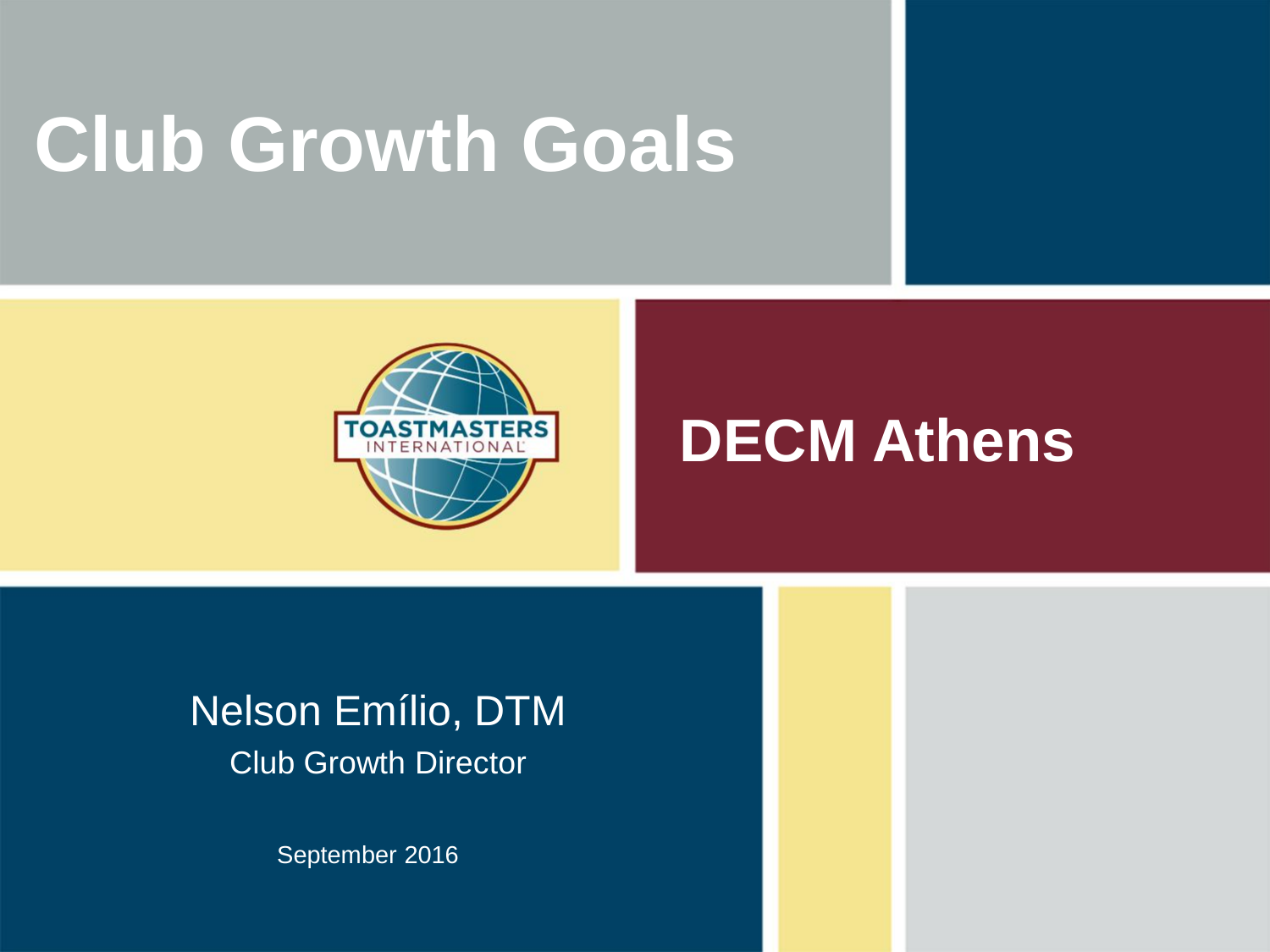

### **District Mission**

# **We build new clubs and support all clubs in achieving excellence.**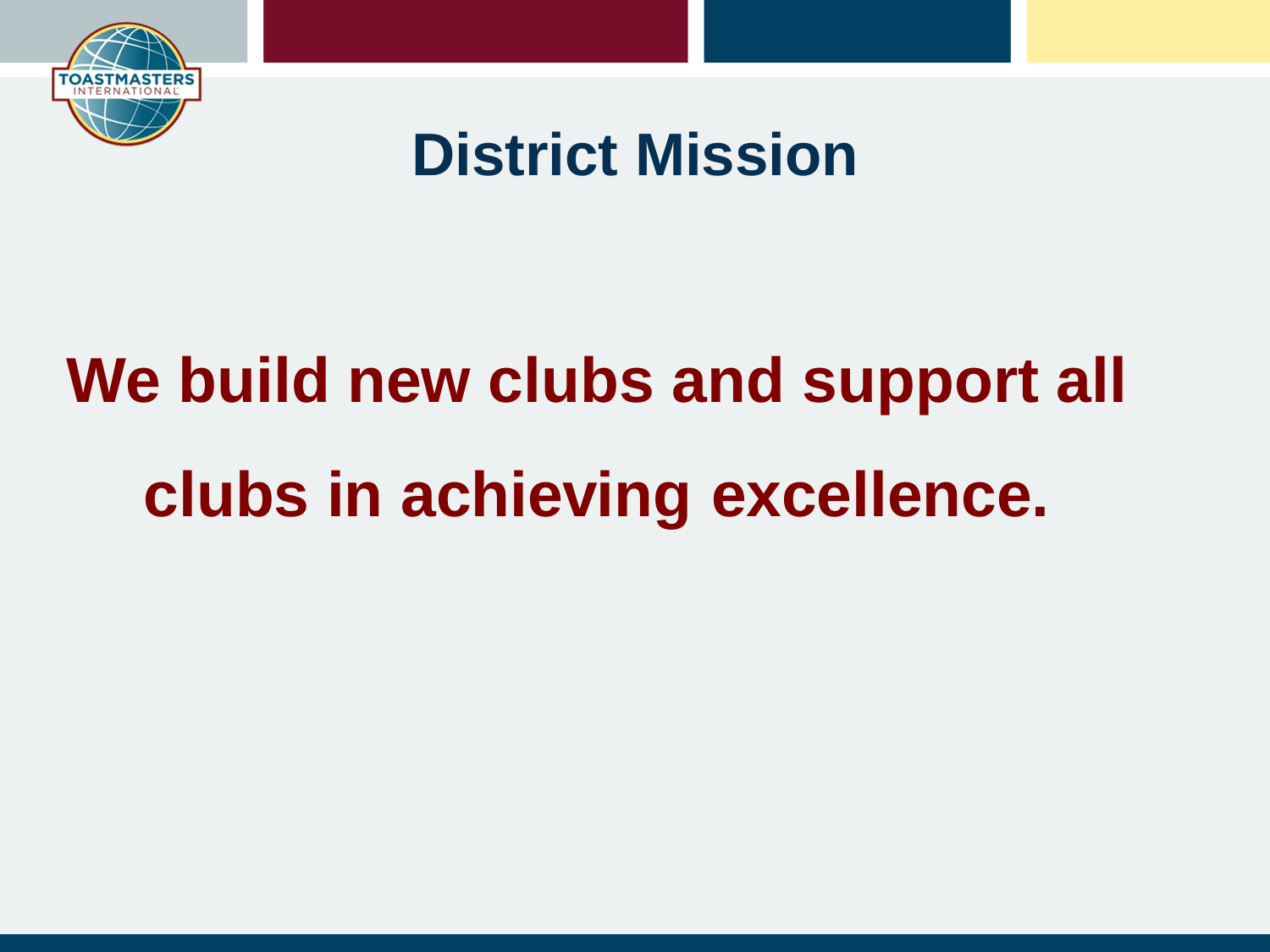

#### **District 59 Goals**

- **Take Toastmasters benefits to more people**
- **Increase club proximity in Areas and Divisions**
- **Increase Toastmasters visibility and reputation**
- **8% net membership payment growth (exceeding 14,036 payments)**
- **8% net club growth (exceeding 246 clubs)**
- **70% of the club base achieving Distinguished (exceeding 159 clubs)**
- **Increase membership retention to 60%**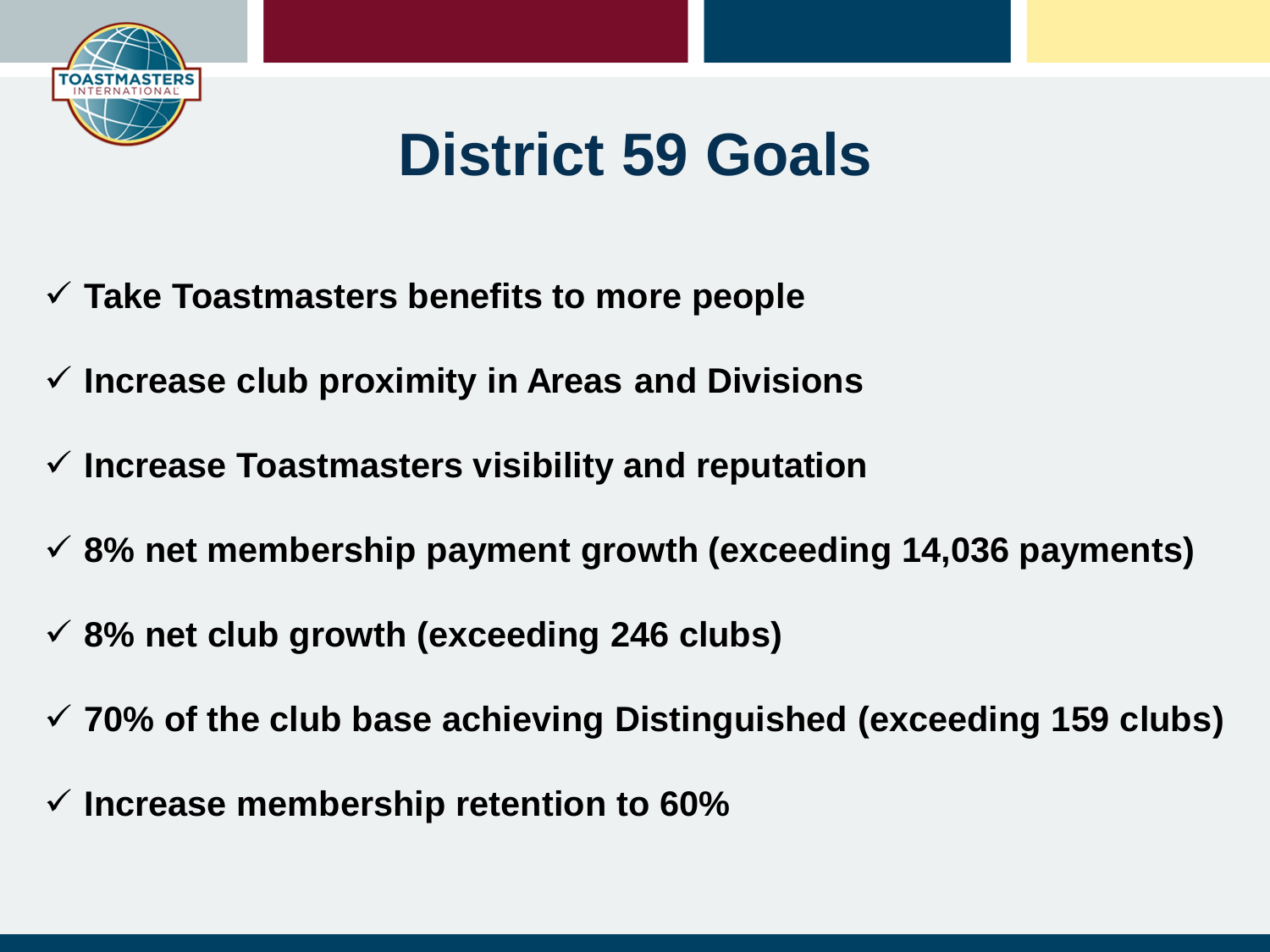

### **3 Strategic Areas**

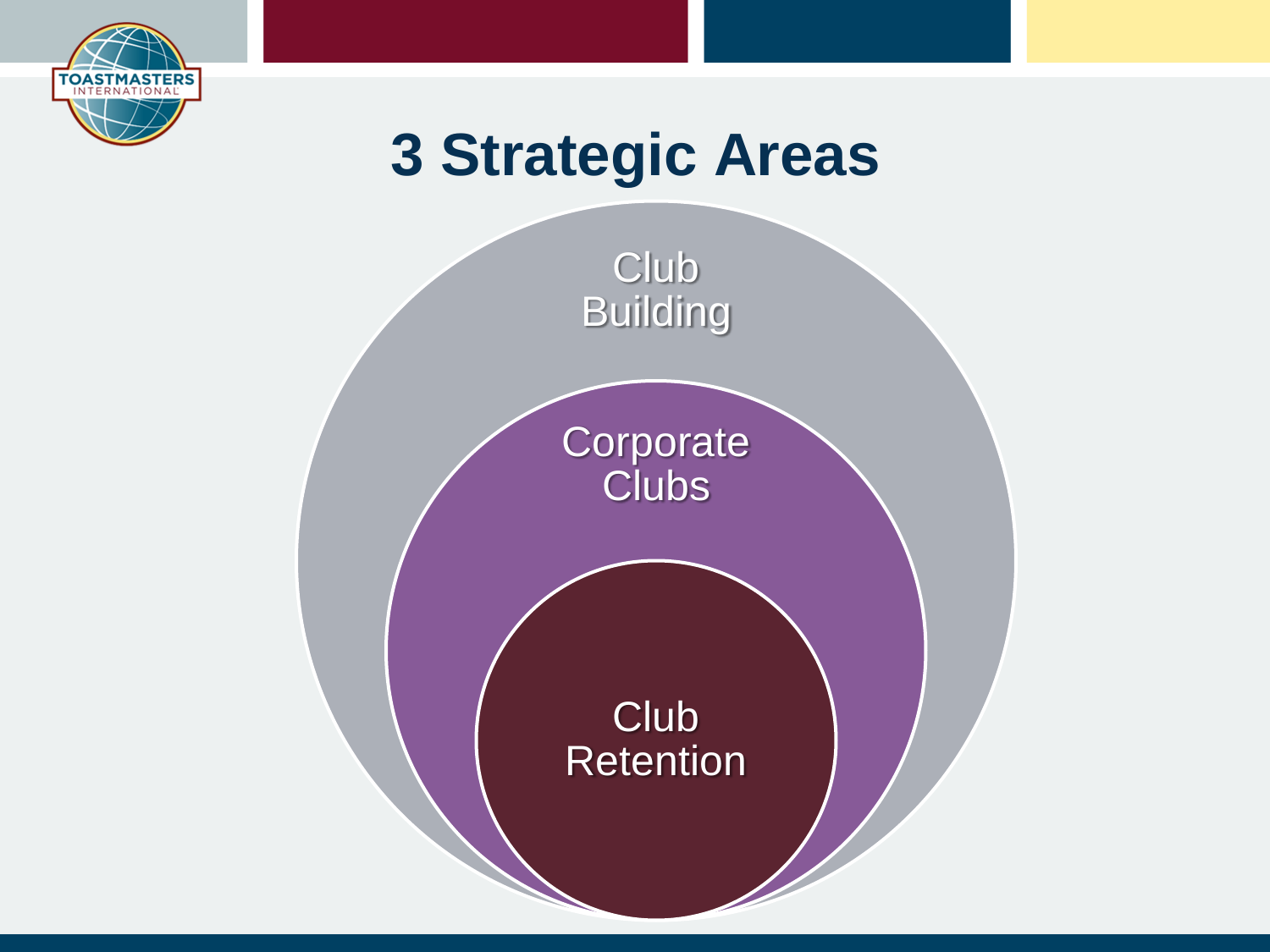

### **Club Retention**

- ▶ 19 weak clubs
- ▶ 32 understrength club

- 1. Improve retention
- 2. Improve club mentoring
- 3. Improve club coaching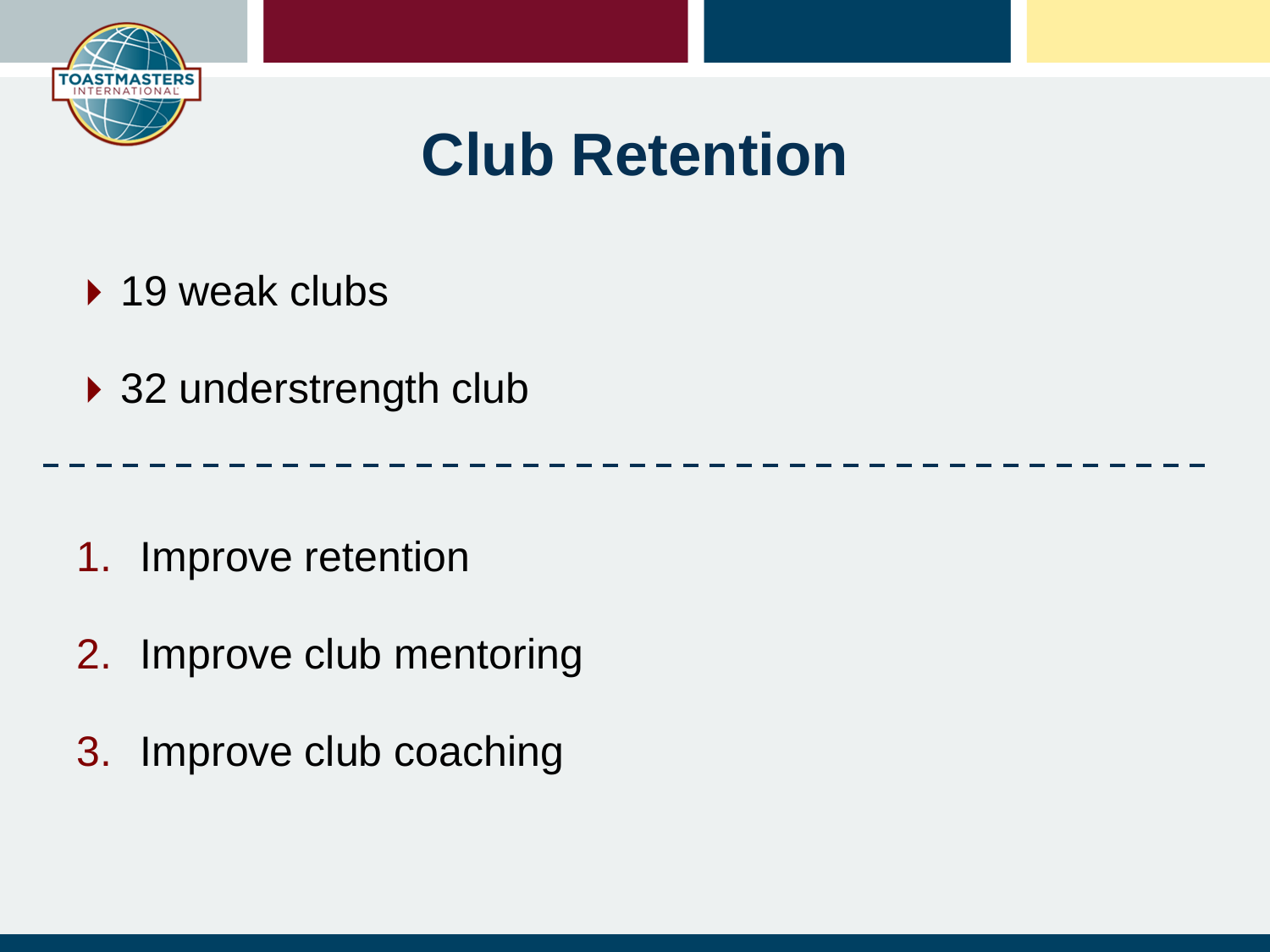

### **Corporate Clubs**

- ▶ 56 corporate clubs
- ▶ 5 new lead

- 1. Corporate message
- 2. Improve mentoring
- 3. Corporate Summit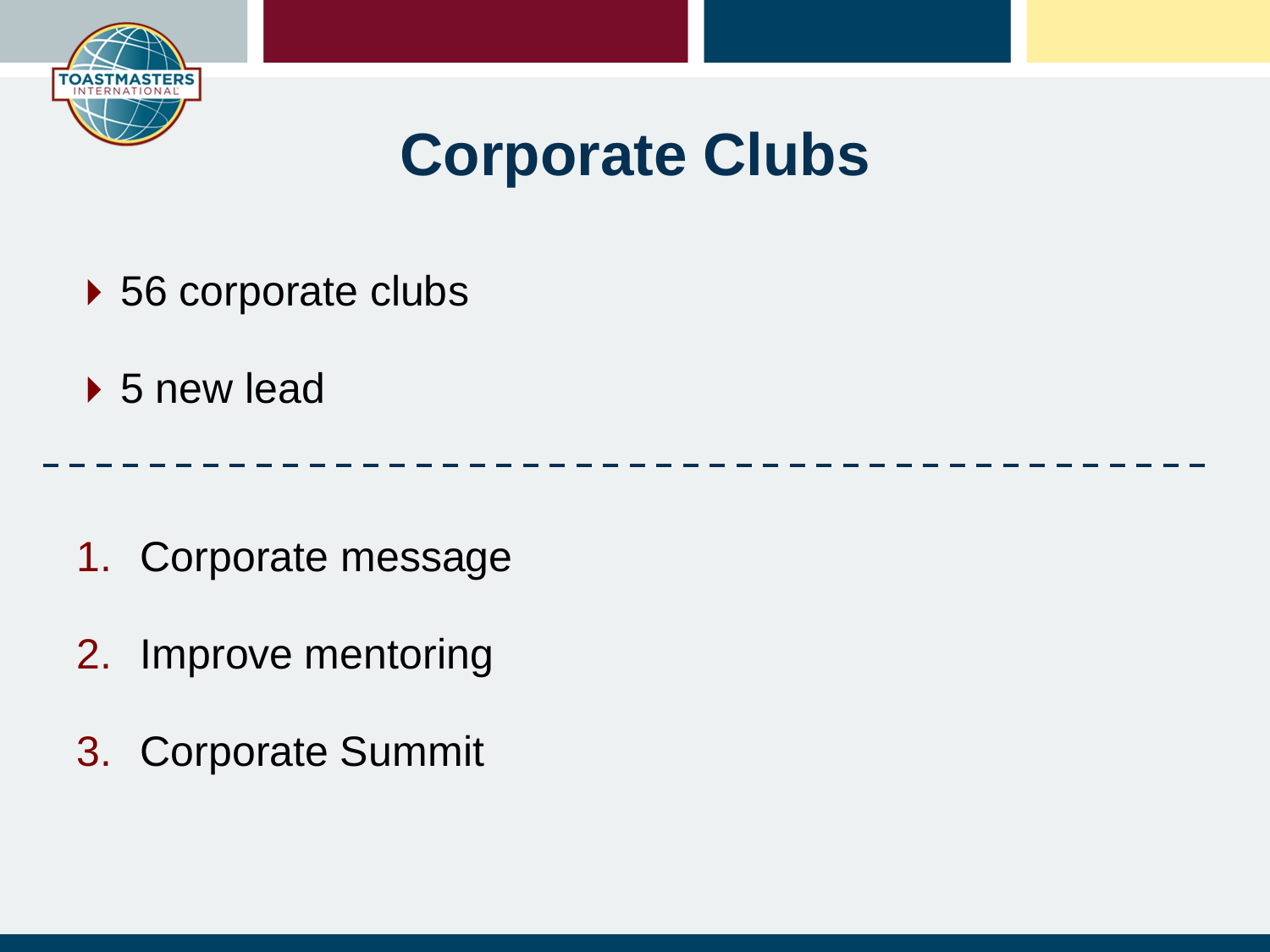

## **Club Building**

▶ 34 prospective club

▶ >5 "ghost" prospective club

1. Improve clube mentor support

- 2. Shorten the gap between cities, Areas and Divisions
- 3. Streamline Club Charter process